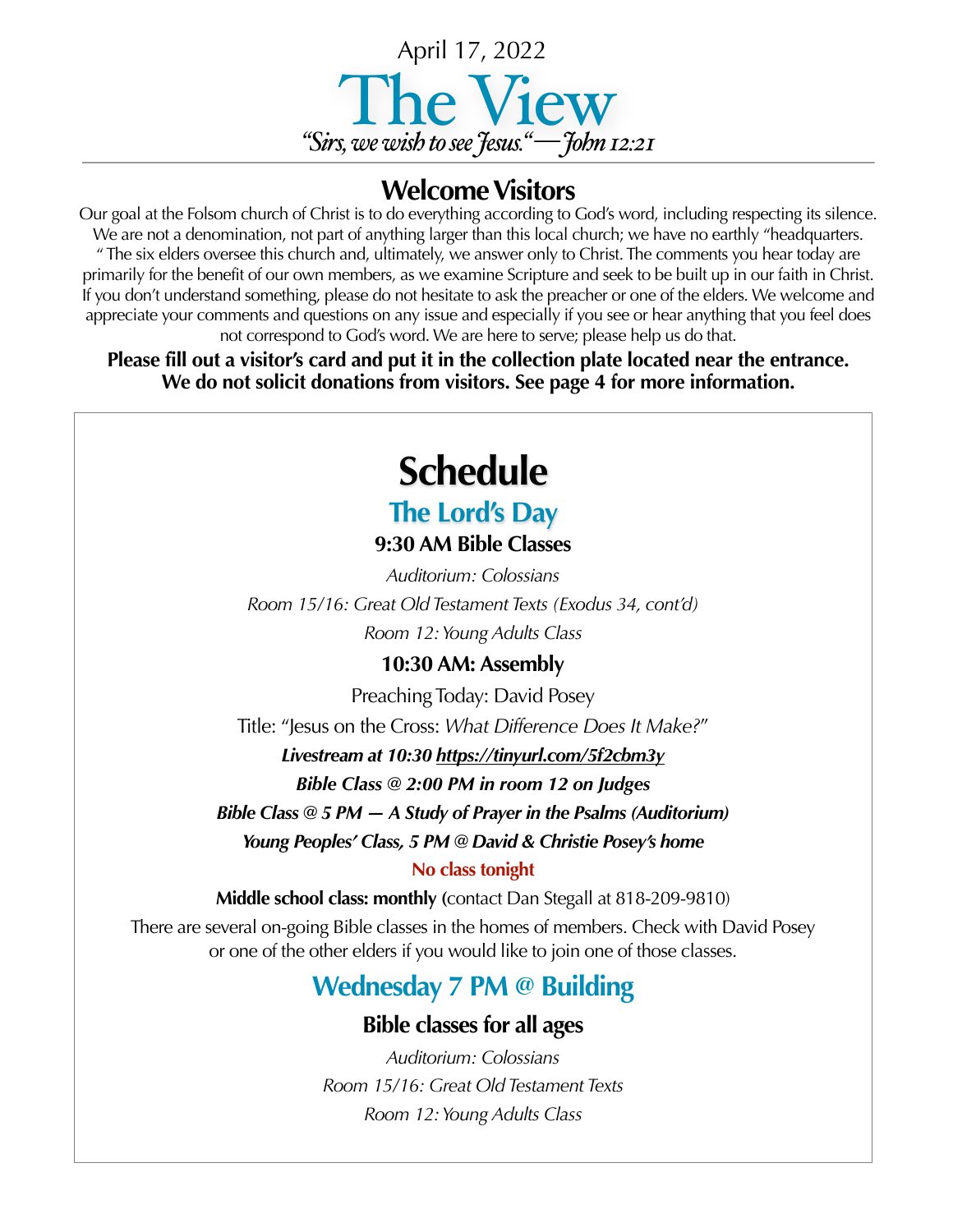# The Gospel is Always "Social"

David Posey

"He made from one man every nation of mankind to live on all the face of the earth, having determined allotted periods and the boundaries of their dwelling place…" *Acts 17:26*

Sterday, every major league baseball player wore number 42 to honor Jackie Robinson who broke the color barrier in 1947. The backstory is an interesting humorous one. When, in the early 50s, the team traveled to number 42 to honor Jackie Robinson who broke the color barrier in 1947. The backstory is an interesting, Cincinnati to play a game, Robinson received a death threat that the team and police took seriously. As Vin Scully tells the story, there were sharpshooters all around old Crosley Field, the Red's stadium, and large number of police officers were deployed in the stadium itself . The tension was nearly unbearable and as the Dodgers sat in the locker room, there was an eery silence. All of a sudden, a big, blond, happy-go-lucky player, James Hermanski, jumped up and said, *"I've got it! We'll all wear number 42 then they won't know which one is Jackie!"*

He was kidding of course, since Robinson was the only black player on the Dodgers. But in 2004, the Commissioner of Baseball, Bud Selig, decided that there would be a Jackie Robinson day and all the players in the major leagues would wear number 42 on that day. If you watched any baseball on Friday, you saw that tremendous honor played out on every field in the major leagues.

For most of us living today, it's hard to believe that there were actual death threats directed against a major league baseball player simply because he was black. But it happened because there were and are evil people in the world who base their opinion of a person on the color of their skin, something over which they have no control.

Paul could not have spoken with more clarity when he made his speech to a group of Gentiles in Athens recorded in Acts 17. In God's world, all human beings come from Adam; we all have that in common. In Acts 17:28, Paul, a Jew speaking to Gentiles says "we are indeed his offspring." All of us, in that sense, are God's children.\* Stating the obvious, race does not determine quality. There are no superior races, no race distinctions in God's world. Recently, a black preacher made this astute observation:

If a preacher should open the Bible and speak against racial dis- crimination; or if he were to oppose the claim one human group makes to be superior to another— he is *not* preaching a "social gospel." He is, in fact, preaching against a sin.

We expect gospel preachers to uphold what is right and to rebuke what is wrong. Preaching that men should not make arbitrary class and race distinctions; or decrying the conclusion some have reached that some humans are better than others— is the same

kind of preaching as crying out against murder, stealing, dishon- esty, or sexual immorality. It upholds God's created order."

He's right. We do not read anything about a "social gospel" in the Bible. The gospel is "social," by definition since the good news is specifically directed to those in society, which is made up of people from all races, nationalities and walks of life. Paul made the point a couple of times in Romans that there is no distinction between Jew and Greek, or even "Barbarians" (see Romans 1:14; 3:21-22; 10:12).

Teach this to your children; teach it frequently and teach it well. We are all God's "offspring."

\*Of course, there is a special use of the term "children of God" to describe baptized believers; see I John 3:1, for example.

# Changes coming in the format for the observance of the Lord's Supper

The elders have decided to change the format of the observance of the Lord's Supper, effective Sunday, May 1st. We are doing this for two main reasons: (1) to better focus our attention on this all-important time in our service and (2) to provide an opportunity for some of our younger men to participate in the public service. Here's the new format:

- 1. The Lord's Supper will be observed at the end, **after the invitation song.**
- 2. The man who heads the Lord's supper will give a short talk.
- 3. Prayer is said for the bread and then the emblems are passed out. We are continuing to use the self-contained bread and fruit of the vine containers.
- 4. After passing out the emblems, the men reassemble at the front table and the prayer for the fruit of the vine is offered.
- 5. At this point the men will give a full minute for everyone to meditate.
- 6. The one heading the table will pass out the baskets for laying by in store to the men serving at the table and a prayer will be offered for the contribution.
- 7. Men will pass out baskets for the offering.
- 8. When that is complete the man heading the table will ask everyone to stand for the closing prayer.

Note: the men serving the Lord's supper will meet in classroom 13-14 before services with one of the elders to make sure of assignments.



**April 29-May 1, 2022** Registration Link:<https://tinyurl.com/23995x79>